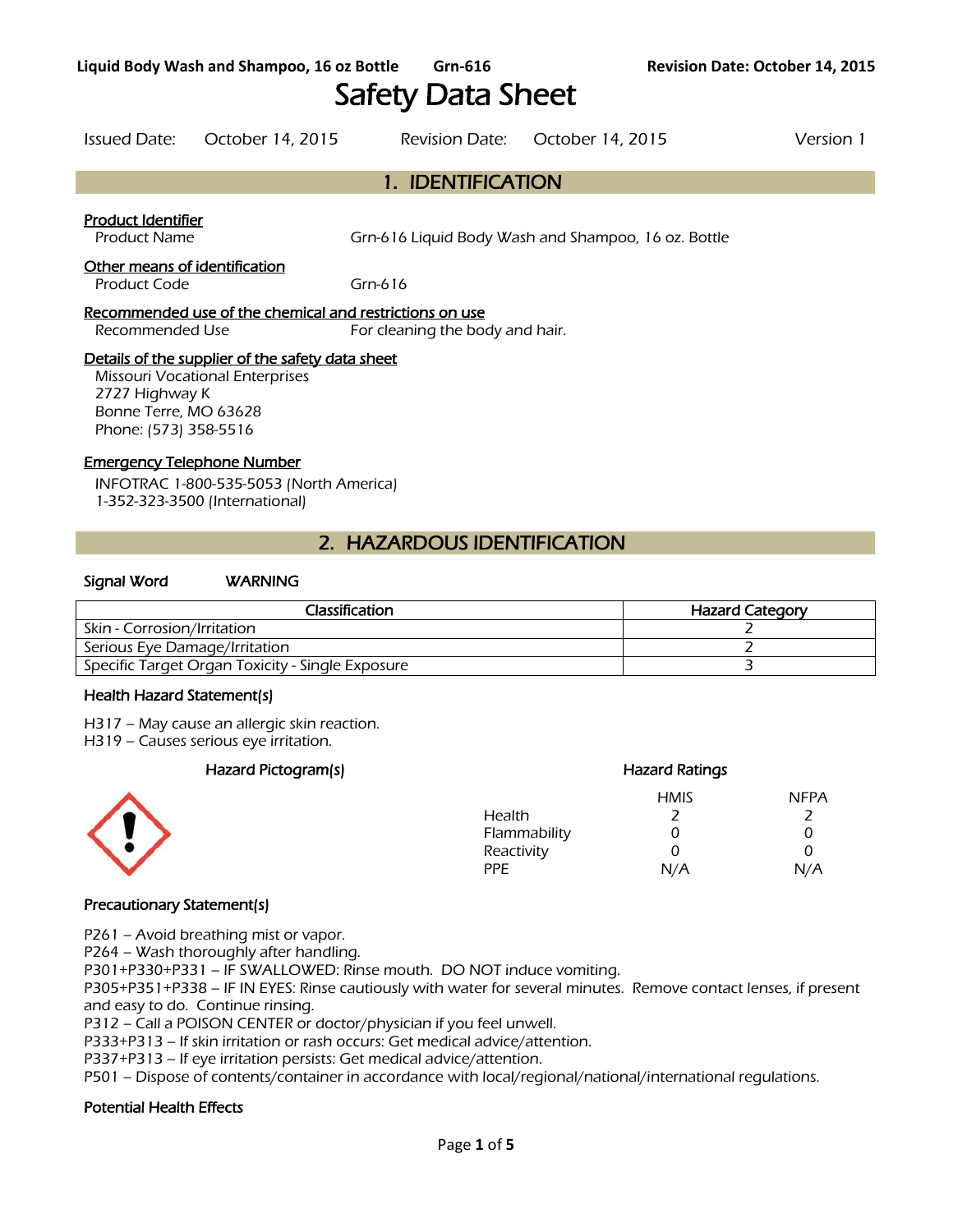**Liquid Body Wash and Shampoo, 16 oz Bottle Grn-616 Revision Date: October 14, 2015**  Skin Contact May cause skin irritation/burns. Eye Contact May cause eye damage. Inhalation May cause respiratory irritation. Ingestion May be harmful if swallowed.

# 3. COMPOSITION/INFORMATION ON INGREDIENT

| <b>Chemical Name/Pure Substance</b> | CAS#        | Weight-% |
|-------------------------------------|-------------|----------|
| Water                               | 7732-18-5   | 55-60    |
| CalBlend DF                         | Proprietary | 35       |
| Caltain C-35                        | Proprietary | $2 - 5$  |
| Glycerin, Technical Grade           | 56-81-5     | 1-5      |
| Isocil IG                           | Proprietary | $0 - 2$  |
| Citric Acid                         | 77-92-9     | $0 - 5$  |
|                                     |             |          |

\*\*If Chemical Name/CAS No is "proprietary" and/or Weight-% is listed as a range, the specific chemical identity and/or percentage of composition has been withheld as a trade secret.

### 4. FIRST-AID MEASURES

General Advice If you feel unwell, seek medical advice (show label where possible).

- Eye Contact Rinse cautiously with water for several minutes. Remove contact lenses, if present and easy to do. Continue rinsing. Get medical advice/attention.
- Skin Contact Take off contaminated clothing. Wash contaminated clothing before reuse. If skin irritation persists, call a physician.
- **Inhalation** Remove victim to fresh air and keep at rest in a position comfortable for breathing. Call a POISON CENTER or doctor/physician if you feel unwell.
- **Ingestion** Rinse mouth. Do NOT induce vomiting. Call a POISON CENTER or doctor/physician if you feel unwell.

#### Most important symptoms and effects

Symptoms Prolonged contact may cause painful stinging or burning of eyes and lids, watering of eye, and irritation. Prolonged contact may even cause severe skin irritation or mild burn.

# 5. FIRE-FIGHTING MEASURES

#### Extinguishing Media

Suitable Extinguishing Media: Dry powder, water spray, or foam. Unsuitable Extinguishing Media: Not determined.

#### Specific Hazards Arising from the Chemical

Heating or fire could release toxic fumes/gas.

#### Protective equipment and precautions for firefighters

As in any fire, wear self-contained breathing apparatus pressure-demand, MSHA/NIOSH (approved or equivalent) and full protective gear.

### 6. ACCIDENTAL RELEASE MEASURES

### Personal precautions, protective equipment and emergency procedures

| Personal precautions             | Use personal protective equipment as required.        |
|----------------------------------|-------------------------------------------------------|
| <b>Environmental precautions</b> | See Section 12 for additional ecological information. |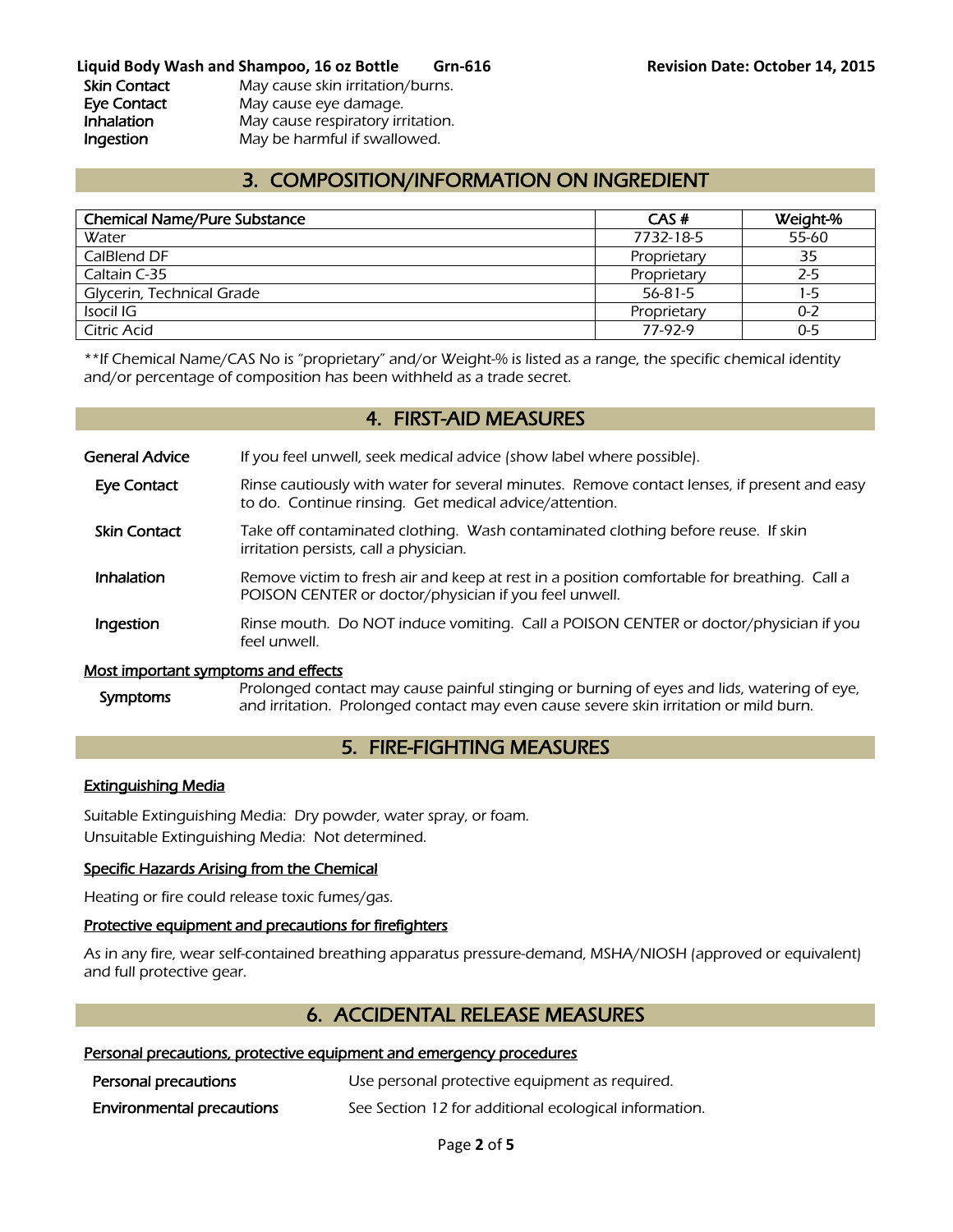### **Liquid Body Wash and Shampoo, 16 oz Bottle Grn-616 Revision Date: October 14, 2015**  Methods and material for containment and clean up

Methods for Containment Prevent further leakage or spillage if safe to do so.

Methods for Clean up **Collect spillage with non-combustible absorbent material.** Keep in suitable, closed containers for disposal.

# 7. HANDLING AND STORAGE

### Precautions for safe handling

Handle in accordance with good industrial hygiene and safety practice. Use only in well ventilated areas. Do not breathe dust/fume/gas/mist/vapors/spray. Wash face, hands, and any exposed skin thoroughly after handling. Use personal protection recommended in Section 8.

### Conditions for safe storage, including any incompatibilities

Storage Conditions Keep containers tightly closed in a dry, cool and well-ventilated place. Store locked up. Incompatible Materials Not available.

# 8. EXPOSURE CONTROLS/PERSONAL PROTECTION

| The mical <sub>1</sub><br>Name | <b>GIHT</b><br>1 L V     | <b>PEL</b><br>- -<br>пл. | NIOSH IDI H<br>-0 |
|--------------------------------|--------------------------|--------------------------|-------------------|
| $\overline{\phantom{a}}$       | $\overline{\phantom{0}}$ | $\overline{\phantom{0}}$ | $\sim$            |
|                                |                          |                          |                   |

### Appropriate engineering controls

Engineering Controls Apply technical measures to comply with the occupational exposure limits.

### Individual protection measures, such as personal protective equipment

| Eye/Face Protection                   | Wear approved safety goggles.                                                                                                                                              |
|---------------------------------------|----------------------------------------------------------------------------------------------------------------------------------------------------------------------------|
| Skin and Body Protection              | Wear appropriate clothing to prevent repeated or prolonged skin contact.                                                                                                   |
| Respiratory Protection                | Ensure adequate ventilation, especially in confined areas.                                                                                                                 |
| <b>General Hygiene Considerations</b> | Do not eat, drink, or smoke when using this product. Wash contaminated<br>clothing before reuse. Handle in accordance with good industrial hygiene<br>and safety practice. |

## 9. PHYSICAL AND CHEMICAL PROPERTIES

### **Appearance**

| <b>Physical State</b><br>Color                                                                                                                                                                                                                                                                                                                                                                                                                   | Liquid<br>Yellow                                                                                                                                                                                                                                                     | Odor<br><b>Odor Threshold</b> | Clean Breeze<br>Not Determined |
|--------------------------------------------------------------------------------------------------------------------------------------------------------------------------------------------------------------------------------------------------------------------------------------------------------------------------------------------------------------------------------------------------------------------------------------------------|----------------------------------------------------------------------------------------------------------------------------------------------------------------------------------------------------------------------------------------------------------------------|-------------------------------|--------------------------------|
| <b>Property</b>                                                                                                                                                                                                                                                                                                                                                                                                                                  | <u>Values</u>                                                                                                                                                                                                                                                        | Remarks - Method              |                                |
| рH<br><b>Melting Point/Freezing Point</b><br><b>Boiling Point/Boiling Range</b><br><b>Flash Point</b><br><b>Evaporation Rate</b><br>Flammability (Solid, Gas)<br><b>Upper Flammability Limits</b><br><b>Lower Flammability Limits</b><br><b>Vapor Pressure</b><br><b>Vapor Density</b><br><b>Specific Gravity</b><br><b>Water Solubility</b><br>Solubility in other solvents<br><b>Partition Coefficient</b><br><b>Auto-ignition Temperature</b> | $6 - 7$<br>Not determined<br>Not determined<br>Not determined<br>Not determined<br>Liquid-Not applicable<br>Not determined<br>Not determined<br>Not determined<br>Not determined<br>Not determined<br>Miscible<br>Not determined<br>Not determined<br>Not determined |                               |                                |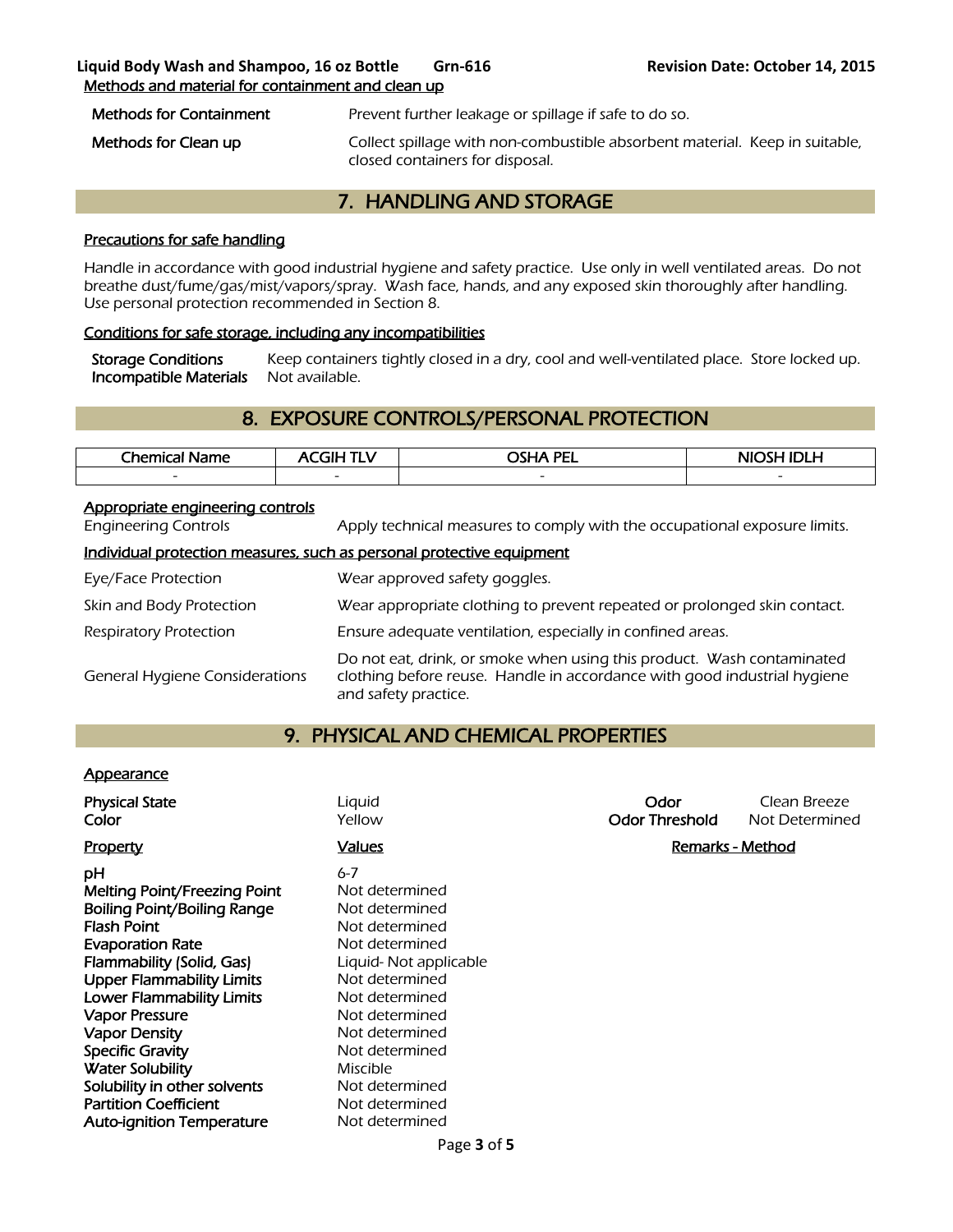Liquid Body Wash and Shampoo, 16 oz Bottle Grn-616 **Revision Date: October 14, 2015** Decomposition Temperature Mot determined Viscosity **Not determined** Explosive Properties<br>
Oxidizina Properties<br>
Oxidizina Properties<br>
Not determined **Oxidizing Properties** 

# 10. STABILITY AND REACTIVITY

| Reactivity                                        | Not reactive under normal conditions.                                  |
|---------------------------------------------------|------------------------------------------------------------------------|
| <b>Chemical Stability</b>                         | Stable under recommended storage conditions.                           |
| <b>Conditions to Avoid</b>                        | Keep out of reach of children. Temperatures above 130 °F.              |
| Incompatible materials                            | Amines, oxidizing agents, reducing agents.                             |
| <b>Hazardous Decomposition</b><br><b>Products</b> | Hydrogen chloride gas, sulphur oxides, nitrogen oxides, carbon oxides. |
| <b>Hazardous Polymerization</b>                   | Not available.                                                         |

# 11. TOXICOLOGICAL INFORMATION

### Mixture Toxicity

Toxicological data have not been determined specifically for this product.

# 12. ECOLOGICAL INFORMATION

Ecological studies have not been carried out on this product.

| 13. DISPOSAL CONSIDERATIONS              |                                                                                     |  |  |
|------------------------------------------|-------------------------------------------------------------------------------------|--|--|
| <b>Disposal Instructions</b>             | Dispose of in accordance with local/regional/national/international<br>regulations. |  |  |
| Hazardous Waste Code                     | Not available.                                                                      |  |  |
| Waste from residues / unused<br>products | Can be washed with plenty of water down the drain.                                  |  |  |
| <b>Contaminated Packaging</b>            | Dispose of in accordance with local/regional/national/international<br>regulations. |  |  |

## 14. TRANSPORT INFORMATION

DOT I.D. Number Not available. DOT Proper Shipping Name Not available. DOT Hazard Classes:

Packing Group Not available. DOT Label Not available.

Note Please see current shipping paper for most up to date shipping information, including exemptions and special circumstances.

US DOT Not regulated as dangerous goods.<br>
Road (ADR) Not regulated as dangerous goods. Not regulated as dangerous goods. Air (ICAO/IMDG) Not regulated as dangerous goods. Sea (IMO/IMDG) Not regulated as dangerous goods.